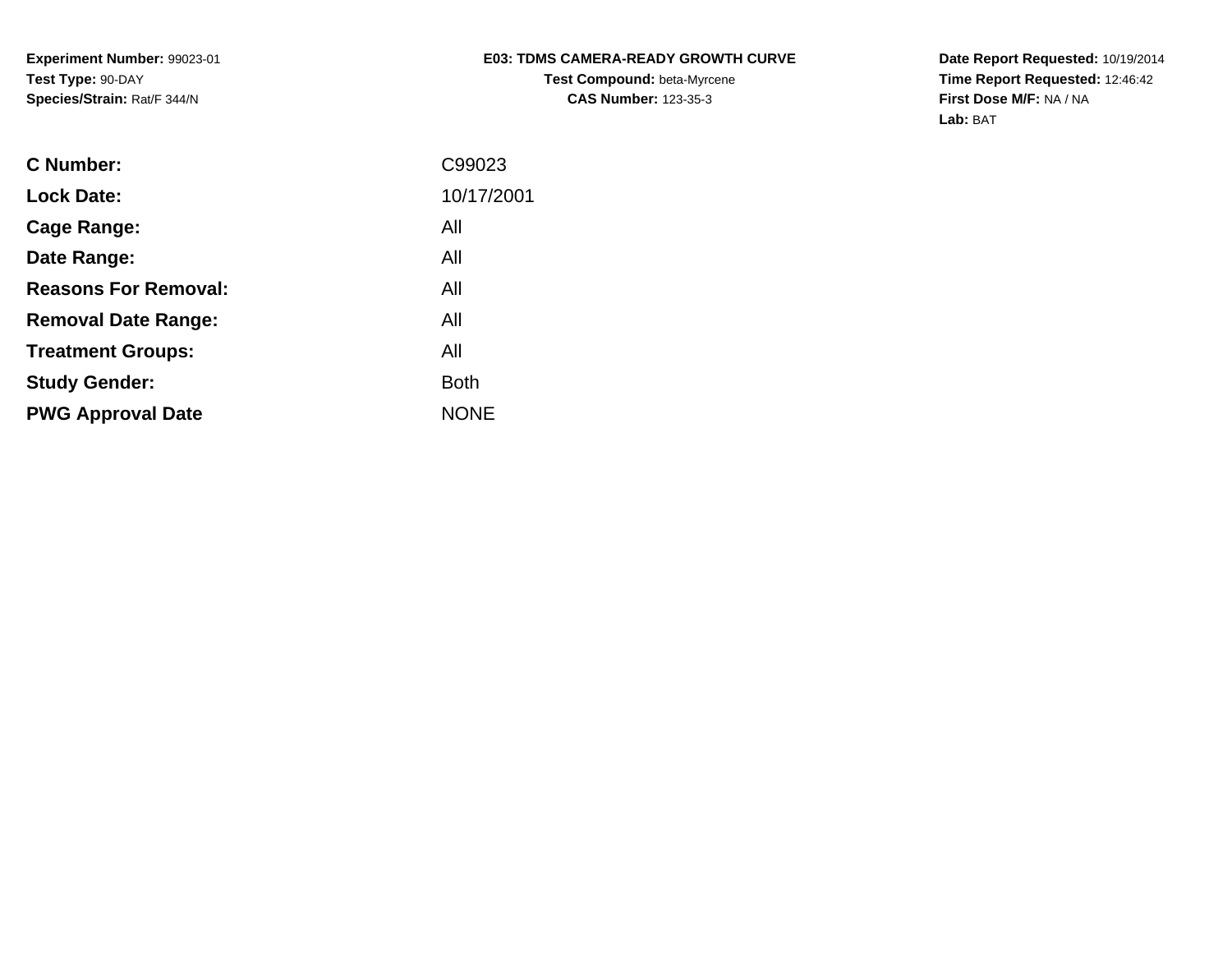#### **E03: TDMS CAMERA-READY GROWTH CURVE**

**Test Compound:** beta-Myrcene**CAS Number:** 123-35-3

**Date Report Requested:** 10/19/2014**Time Report Requested:** 12:46:42**First Dose M/F:** NA / NA**Lab:** BAT

# **MALE**

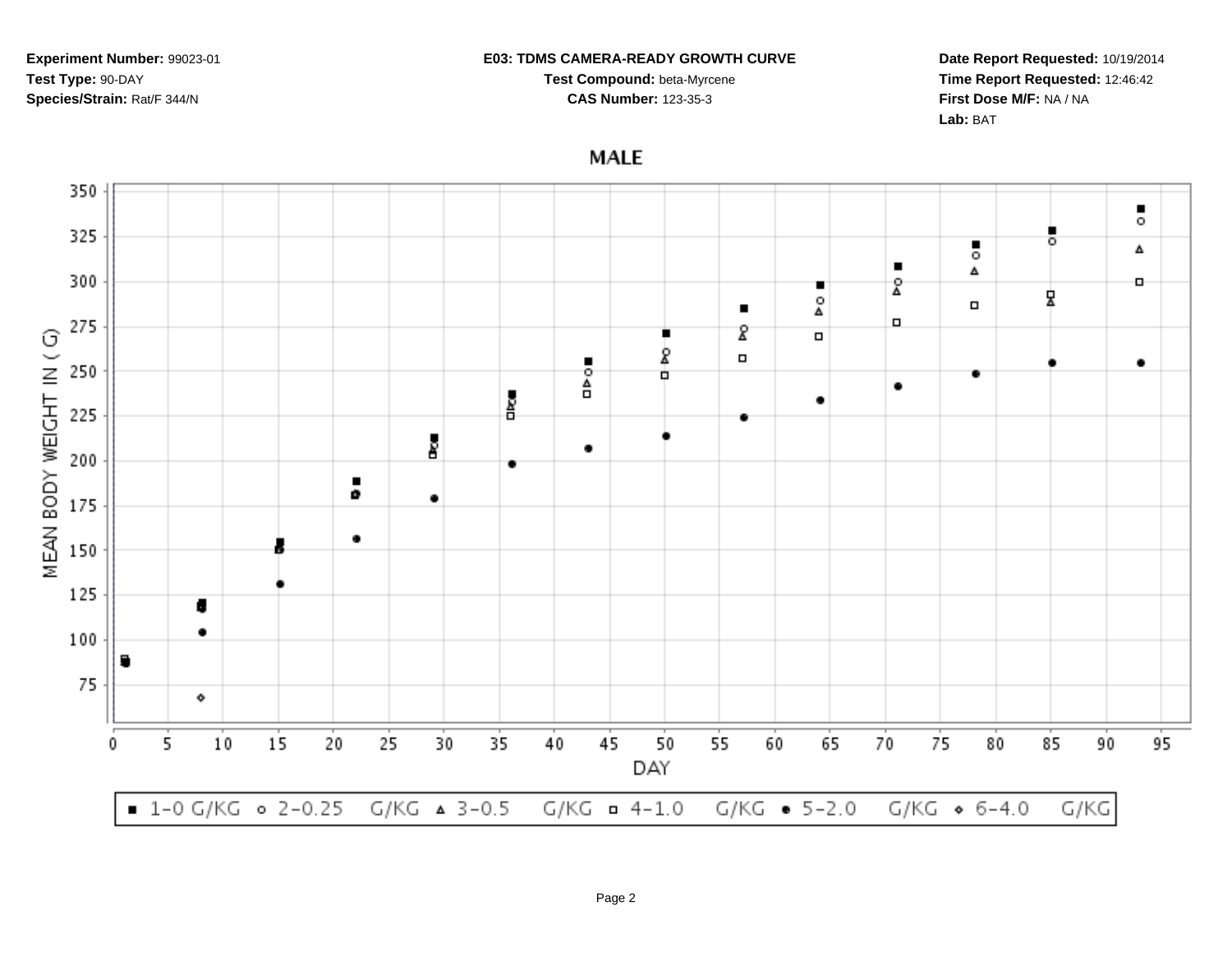## **E03: TDMS CAMERA-READY GROWTH CURVE**

**Test Compound:** beta-Myrcene**CAS Number:** 123-35-3

\*\*\*END OF MALE DATA\*\*\*

**Date Report Requested:** 10/19/2014 **Time Report Requested:** 12:46:42**First Dose M/F:** NA / NA**Lab:** BAT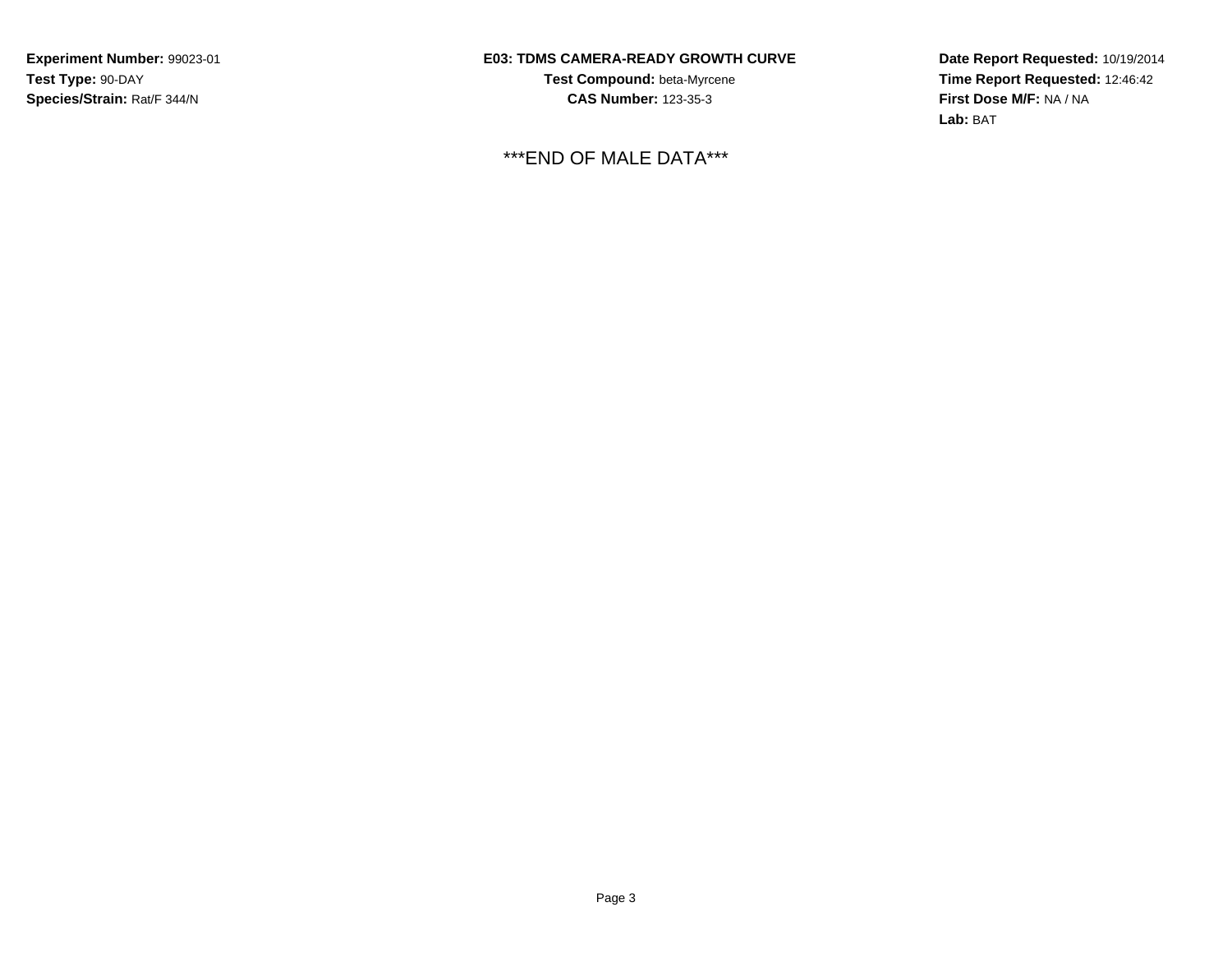### **E03: TDMS CAMERA-READY GROWTH CURVE**

**Test Compound:** beta-Myrcene**CAS Number:** 123-35-3

**Date Report Requested:** 10/19/2014**Time Report Requested:** 12:46:42**First Dose M/F:** NA / NA**Lab:** BAT

 $\blacksquare$ 

딮

٠

95

#### 200 ō 190  $\blacksquare$ ₫ Б 묘 180 м 모 2  $\bullet$  $\Box$ 170 o 4 ۰ MEAN BODY WEIGHT IN (G)  $\blacksquare$ 모 ٠ ٠ 8  $\Box$ 160 Δ 묘 º ٠ 150  $\Box$  $\bullet$ Δ  $\circ$ 140 ٠ 딮 130 è<br>è 120 å 110 100 ٠ 90 5 10 15 20 25 30 35 40 45 50 55 60 65 70 75 80 85 90 0 DAY

**FEMALE**